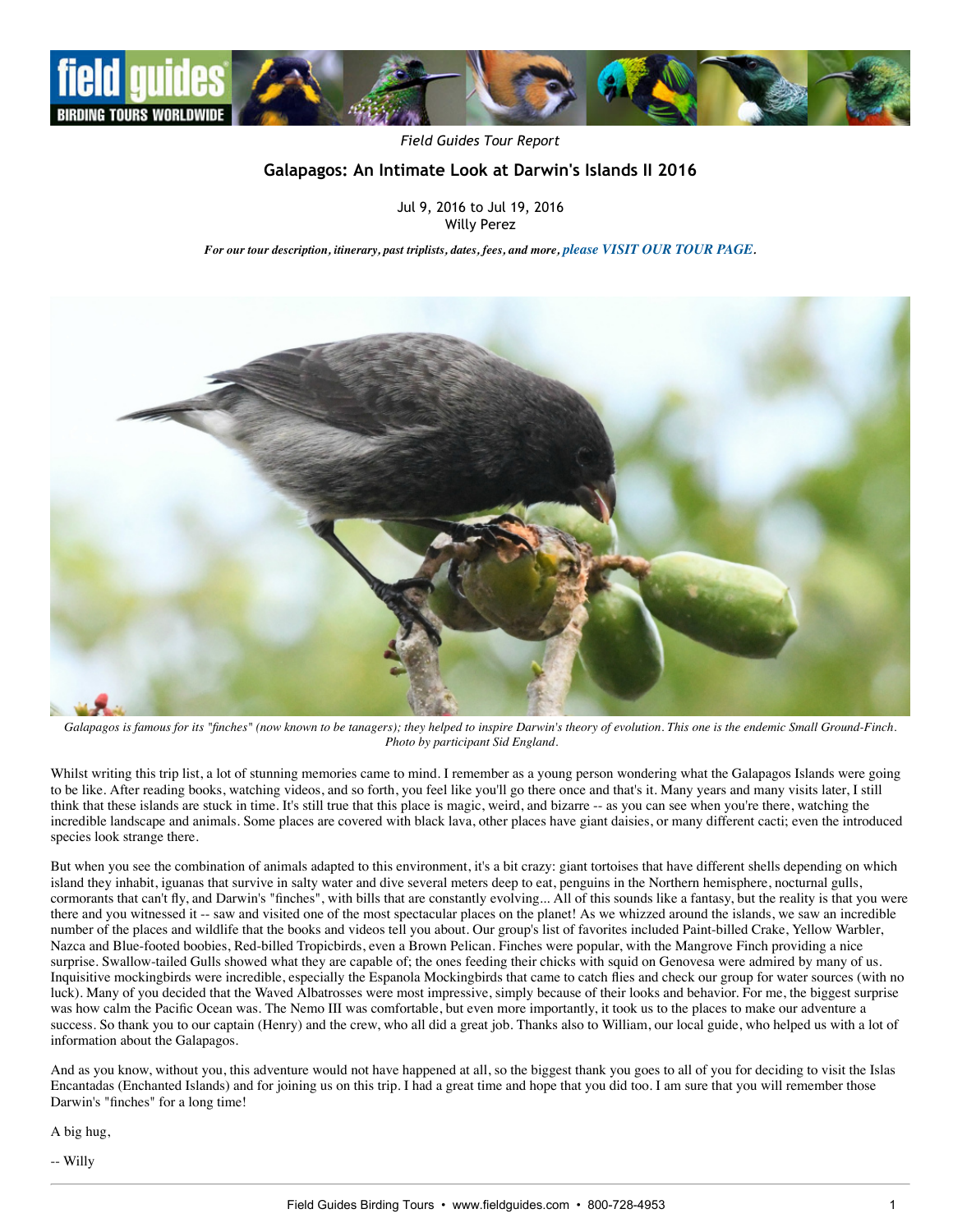## KEYS FOR THIS LIST

One of the following keys may be shown in brackets for individual species as appropriate:  $* =$  heard only, I = introduced, E = endemic, N = nesting, a = austral migrant,  $b =$  boreal migrant

## **BIRDS**

### *Anatidae (Ducks, Geese, and Waterfowl)*

**WHITE-CHEEKED PINTAIL (GALAPAGOS)** (Anas bahamensis galapagensis) – We saw this duck nicely a few times along the way.

### *Podicipedidae (Grebes)*

**PIED-BILLED GREBE** (Podilymbus podiceps) – One seen at Humedales on Isabela.

## *Phoenicopteridae (Flamingos)*

**AMERICAN FLAMINGO** (Phoenicopterus ruber) – We saw a pair when we visited Bachas beach on the first afternoon, and 12 more on Isabela.

### *Spheniscidae (Penguins)*

**GALAPAGOS PENGUIN** (Spheniscus mendiculus) – At least 18 were present at Puerto Villamil, and we saw others in Punta Moreno on Isabela. **[E]**

### *Diomedeidae (Albatrosses)*

**WAVED ALBATROSS** (Phoebastria irrorata) – Great sightings of many of them, plus eggs, chicks, many adults taking off, etc, etc. We saw all of this while visiting Espanola.

### *Procellariidae (Shearwaters and Petrels)*

**GALAPAGOS PETREL** (Pterodroma phaeopygia) – A few seen from the boat as we were sailing. Unfortunately, we also saw some dead ones in Media Luna which may have been eaten by rats or cats.

**GALAPAGOS SHEARWATER** (Puffinus subalaris) – Very numerous throughout the trip.

## **Hydrobatidae** (Storm-Petrels)

**ELLIOT'S STORM-PETREL** (Oceanites gracilis galapagoensis) – This handsome bird was very common throughout the trip.

**WEDGE-RUMPED STORM-PETREL** (Oceanodroma tethys tethys) – Few seen during our sailing, but the big colony on Genovesa was very impressive; there were thousands and thousands of them!

### *Phaethontidae (Tropicbirds)*

**RED-BILLED TROPICBIRD** (Phaethon aethereus mesonauta) – It was fantastic to see the streamers of this long-tailed bird -- wow!

### *Fregatidae (Frigatebirds)*

**MAGNIFICENT FRIGATEBIRD** (Fregata magnificens) – More numerous than the next species, with a purple sheen to the plumage of the males. **GREAT FRIGATEBIRD** (Fregata minor ridgwayi) – The young ones of this species were very attractive, with ginger heads.

### *Sulidae (Boobies and Gannets)*

**NAZCA BOOBY** (Sula granti) – We saw plenty, but the one that got our attention the most was the parent feeding a big flying fish to its chick; that fish was far too big for that baby!

- **BLUE-FOOTED BOOBY** (Sula nebouxii excisa) Not many were dancing but there were plenty to see. The best show was in Santa Fe, where a single bird dived just beside the boat; he got a few black-striped salemas for dinner!
- **RED-FOOTED BOOBY (EASTERN PACIFIC)** (Sula sula websteri) Fantastic close-ups of this species; we saw both the brown morph and the white morph on Genovesa. Very impressive feet and facial "makeup"!

### *Phalacrocoracidae (Cormorants and Shags)*

**FLIGHTLESS CORMORANT** (Phalacrocorax harrisi) – They arrived, eons ago, by flying to the islands, but evolution has backpedaled and they are now adapted for swimming than for flying. **[E]**

## *Pelecanidae (Pelicans)* **BROWN PELICAN (SOUTHERN)** (Pelecanus occidentalis urinator)

# *Ardeidae (Herons, Egrets, and Bitterns)*

**GREAT BLUE HERON (BLUE FORM)** (Ardea herodias cognata)

**GREAT EGRET** (Ardea alba)

**CATTLE EGRET** (Bubulcus ibis)

### **STRIATED HERON (GALAPAGOS)** (Butorides striata sundevalli) **[E]**

**YELLOW-CROWNED NIGHT-HERON (GALAPAGOS)** (Nyctanassa violacea pauper)

## *Cathartidae (New World Vultures)*

**BLACK VULTURE** (Coragyps atratus) – Seen in Quito. **TURKEY VULTURE** (Cathartes aura) – At least on3 pair was seen in Guayaquil.

### *Accipitridae (Hawks, Eagles, and Kites)*

**GALAPAGOS HAWK** (Buteo galapagoensis) – We had fantastic views of this unique hawk, including a young one on Isabela, but the one on Espanola was the best. **[E]**

### *Rallidae (Rails, Gallinules, and Coots)*

GALAPAGOS RAIL (Laterallus spilonota) – We had a hard time seeing this species this year; it was just too dry. We heard a lot of them, but saw only one, as it flew across the road. **[E]**

**PAINT-BILLED CRAKE** (Mustelirallus erythrops) – This bird gave us a show on Floreana, but also at Rancho Primicias on Santa Cruz.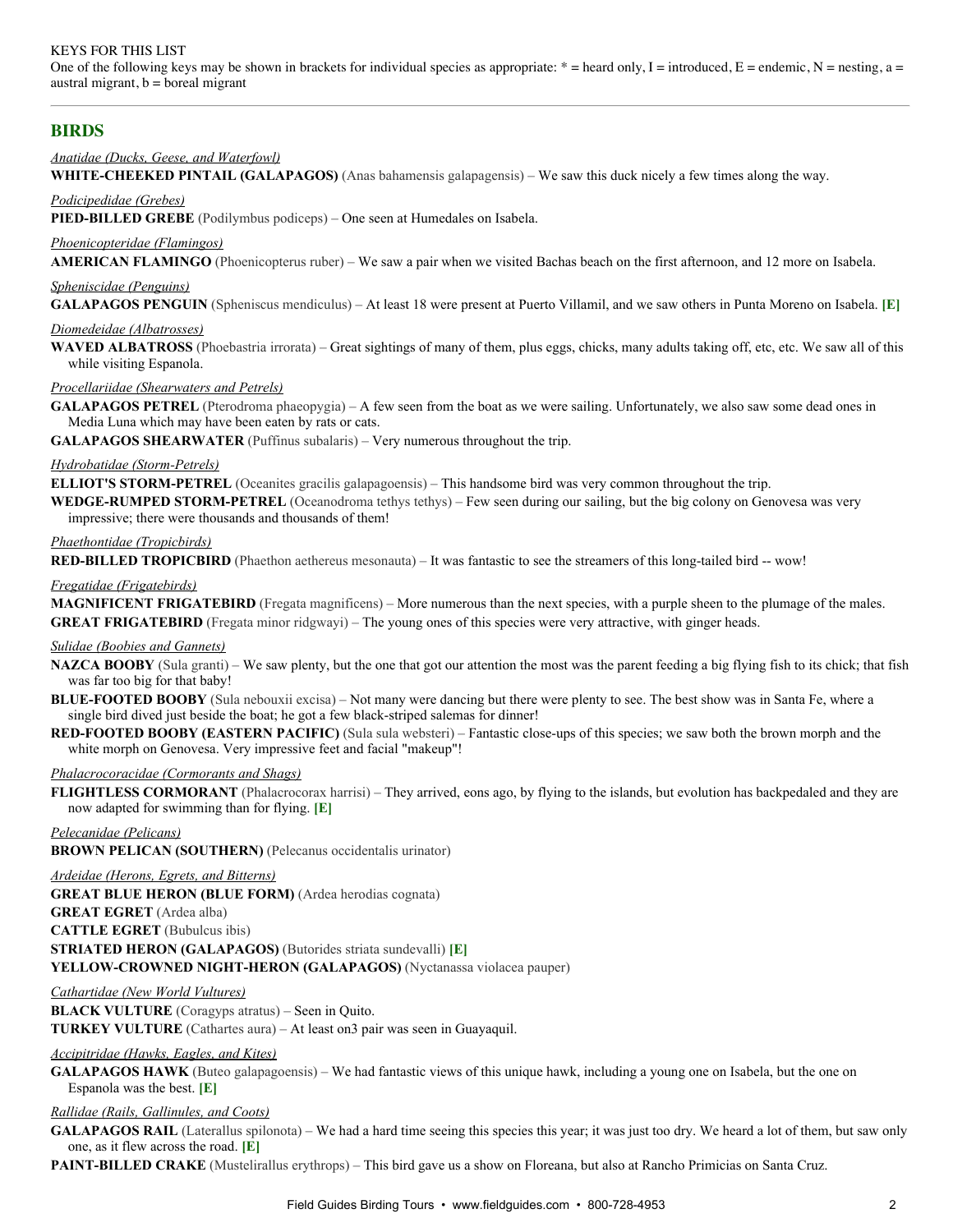## **PURPLE GALLINULE** (Porphyrio martinicus) – We found a young bird at Rancho Primicias. **COMMON GALLINULE** (Gallinula galeata)

*Recurvirostridae (Stilts and Avocets)* **BLACK-NECKED STILT** (Himantopus mexicanus)

*Haematopodidae (Oystercatchers)* **AMERICAN OYSTERCATCHER** (Haematopus palliatus galapagensis)

*Scolopacidae (Sandpipers and Allies)* **WANDERING TATTLER** (Tringa incana) **WHIMBREL (AMERICAN)** (Numenius phaeopus hudsonicus) **RUDDY TURNSTONE** (Arenaria interpres) **SANDERLING** (Calidris alba)

## *Laridae (Gulls, Terns, and Skimmers)*

**SWALLOW-TAILED GULL** (Creagrus furcatus) – People really enjoyed watching this magnificent gull. We saw them in different stages of life, and some of the group saw them following the boat at night.

**LAVA GULL** (Leucophaeus fuliginosus) – Though this is a very rare bird, we saw them almost every day -- not many, but frequently. **[E] BROWN NODDY** (Anous stolidus galapagensis)

**ROYAL TERN** (Thalasseus maximus) – A pair was seen in Puerto Villamil.

*Columbidae (Pigeons and Doves)*

**GALAPAGOS DOVE** (Zenaida galapagoensis) – Many seen along the way. **[E]**

**EARED DOVE** (Zenaida auriculata) – In Quito.

*Cuculidae (Cuckoos)*

**DARK-BILLED CUCKOO** (Coccyzus melacoryphus) – Great looks on San Cristobal. **SMOOTH-BILLED ANI** (Crotophaga ani) – This introduced species is almost everywhere now. [I]

## *<u>Tytonidae (Barn-Owls)</u>*

**BARN OWL (GALAPAGOS)** (Tyto alba punctatissima) – It was a great catch up with this nice owl on our last day, when the owner of the restaurant where we had our lunch told us that there was one roosting near the store.

## *Strigidae (Owls)*

**SHORT-EARED OWL (GALAPAGOS)** (Asio flammeus galapagoensis) – They were very active the day we visited Genovesa.

*Trochilidae (Hummingbirds)*

**SPARKLING VIOLETEAR** (Colibri coruscans) – A few in Quito.

**BLACKTAILED TRAINBEARER** (Lesbia victoriae) – In the garden at Hotel San Jose.

**WESTERN EMERALD** (Chlorostilbon melanorhynchus) – Also in the garden at Hotel San Jose.

## *Falconidae (Falcons and Caracaras)*

**AMERICAN KESTREL** (Falco sparverius) – A pair in the garden at Hotel San Jose.

## *Tyrannidae (Tyrant Flycatchers)*

**SOUTHERN BEARDLESS-TYRANNULET** (Camptostoma obsoletum) – Heard-only in Quito. [\*] **VERMILION FLYCATCHER (OBSCURUS GROUP)** (Pyrocephalus rubinus piurae) – This is the one we saw in the gardens of Hotel San Jose. **VERMILION FLYCATCHER (GALAPAGOS)** (Pyrocephalus rubinus nanus) – This is the subspecies we saw on Isabela. **GALAPAGOS FLYCATCHER** (Myiarchus magnirostris) **[E] TROPICAL KINGBIRD** (Tyrannus melancholicus) – In Quito.

*Hirundinidae (Swallows)*

**BLUE-AND-WHITE SWALLOW** (Pygochelidon cyanoleuca) – In Quito. **GRAY-BREASTED MARTIN** (Progne chalybea) – A pair at the Guayaquil airport. **GALAPAGOS MARTIN** (Progne modesta) – We had great looks at a male after we saw the Mangrove Finch on Isabela. **[E]**

*Turdidae (Thrushes and Allies)*

**GREAT THRUSH** (Turdus fuscater) – In Quito.

*Mimidae (Mockingbirds and Thrashers)*

**GALAPAGOS MOCKINGBIRD** (Mimus parvulus) – The most widespread of the four mockingbirds, seen on several islands. **[E]**

**FLOREANA MOCKINGBIRD** (Mimus trifasciatus) – Do you remember the one that almost landed on the boat? That was a very cool encounter with such a rare bird. **[E]**

**ESPANOLA MOCKINGBIRD** (Mimus macdonaldi) – They were very curious about our water bottles when we went to Gardener Beach on Espanola. **[E]**

**SAN CRISTOBAL MOCKINGBIRD** (Mimus melanotis) – This species is only found on San Cristobal, where we had wonderful looks at several. **[E]**

*Parulidae (New World Warblers)*

**YELLOW WARBLER (GALAPAGOS)** (Setophaga petechia aureola) – The most common bird of the trip but also very pretty.

*Thraupidae (Tanagers and Allies)* **BLUE-AND-YELLOW TANAGER** (Pipraeidea bonariensis) – In Quito.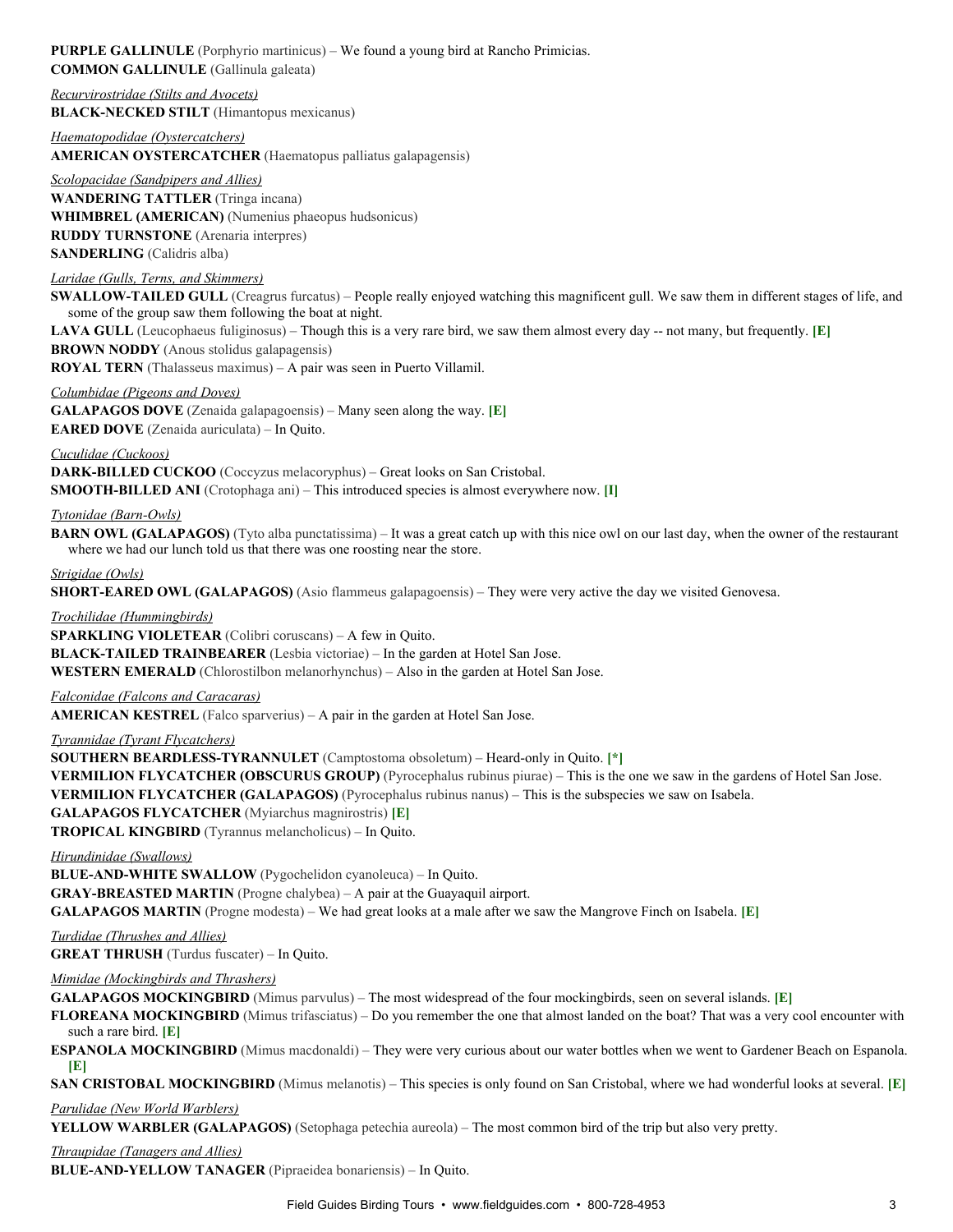**SCRUB TANAGER** (Tangara vitriolina) – Also in Quito.

**RUSTY FLOWERPIERCER** (Diglossa sittoides) – Another one seen only in Quito.

**SAFFRON FINCH (SAFFRON)** (Sicalis flaveola valida) – Some at the Guayaquil airport.

**GREEN WARBLER-FINCH** (Certhidea olivacea) – We saw them on Isabela and Santa Cruz. [E]

**GRAY WARBLERFINCH** (Certhidea fusca mentalis) – We saw this one on Genovesa. **[E]**

**GRAY WARBLERFINCH** (Certhidea fusca luteola) – This subspecies was seen on San Cristobal. **[E]**

**GRAY WARBLERFINCH** (Certhidea fusca cinerascens) – And this is the subspecies that occurs on Espanola. **[E]**

**VEGETARIAN FINCH** (Platyspiza crassirostris) – This big finch was seen on San Cristobal and at Rancho Primicias on Santa Cruz. **[E]**

**WOODPECKER FINCH** (Camarhynchus pallidus pallidus) – We had a great encounter with this subspecies in the highlands of Santa Cruz. **[E]**

**WOODPECKER FINCH** (Camarhynchus pallidus productus) – Nice views of one in the same tree where the young Galapagos Hawk was perched, in the highlands of Isabela. **[E]**

**WOODPECKER FINCH** (Camarhynchus pallidus striatipectus) – This is the subspecies found on San Cristobal. **[E]**

**LARGE TREEFINCH** (Camarhynchus psittacula psittacula) – Seen at least a couple of times in the highlands of Santa Cruz. **[E]**

**MEDIUM TREEFINCH** (Camarhynchus pauper) – We had great looks at this species when we went to Asilo de la Paz on Floreana. **[E]**

**SMALL TREE-FINCH** (Camarhynchus parvulus parvulus) – A common bird, especially on the islands of Isabela, Floreana and Santa Cruz. [E]

**SMALL TREE-FINCH** (Camarhynchus parvulus salvini) – We had several females on San Cristobal. [E]

**MANGROVE FINCH** (Camarhynchus heliobates) – We were very lucky to see this very, very rare bird, especially the second one which was so close. Great!

**SMALL GROUND-FINCH** (Geospiza fuliginosa) – They were all over the place! [E]

**LARGE GROUND-FINCH** (Geospiza magnirostris) – Fantastic sightings of this very bizarre-looking bird. It has a disproportionately large bill, used to crack hard seeds. **[E]**

**SHARP-BEAKED GROUND-FINCH** (Geospiza difficilis difficilis) – The only place we saw this species was on Genovesa. [E]

**COMMON CACTUS-FINCH** (Geospiza scandens intermedia) – My favorite bird! It was going to be embarrassing if we missed this common species. I'm so glad that he was there! **[E]**

**MEDIUM GROUND-FINCH** (Geospiza fortis) – Very numerous along the way. **[E]** 

**LARGE CACTUS-FINCH** (Geospiza conirostris conirostris) – This is the subspecies that we saw on Espanola. [E]

**LARGE CACTUSFINCH** (Geospiza conirostris propinqua) – Seen nicely on Genovesa. **[E]**

*Emberizidae (Buntings and New World Sparrows)* **RUFOUS-COLLARED SPARROW** (Zonotrichia capensis) – In Quito.

*Icteridae (Troupials and Allies)* **SCRUB BLACKBIRD** (Dives warszewiczi warszewiczi) – At Guayaquil airport. **GREAT-TAILED GRACKLE** (Quiscalus mexicanus) - Also in Guayaquil.

*Fringillidae (Finches, Euphonias, and Allies)*

**GOLDEN-RUMPED EUPHONIA** (Euphonia cyanocephala) – Heard-only in Quito. [\*] **HOODED SISKIN** (Spinus magellanicus) – A male was seen nicely in the gardens of Hotel San Jose.

# **MAMMALS**

**HUMPBACK WHALE** (Megaptera novaeangliae) – Very briefly seen by some people. **"GALAPAGOS" SEA LION** (Zalophus californianus wollebacki) **GALAPAGOS FUR SEAL** (Arctocephalus galapagoensis) **[E]**

*Herps* **MARINE IGUANA** (Amblyrhynchus cristatus) **[E] LAND IGUANA** (Conolophus subcristatus) **[E] GALAPAGOS LAVA LIZARD** (Microlophus albemarlensis) **[E] ESPANOLA LAVA LIZARD** (Microlophus delanonis) **[E] SAN CRISTOBAL LAVA LIZARD** (Microlophus bivattatus) **[E] GALAPAGOS (GIANT) TORTOISE** (Geochelone elephantopus) **[E] GREEN SEA TURTLE** (Chelonia mydas)

# **ADDITIONAL COMMENTS**

The birds were not the only amazing things that we saw. The water gave us the opportunity to see other stunning creatures to. Here are some that deserve to be mentioned and I'm sure you will remember:

King Angelfish

Panamic sergeant major

Rainbow wrasse

Bullseye puffer

Yellow-tailed damsel fish